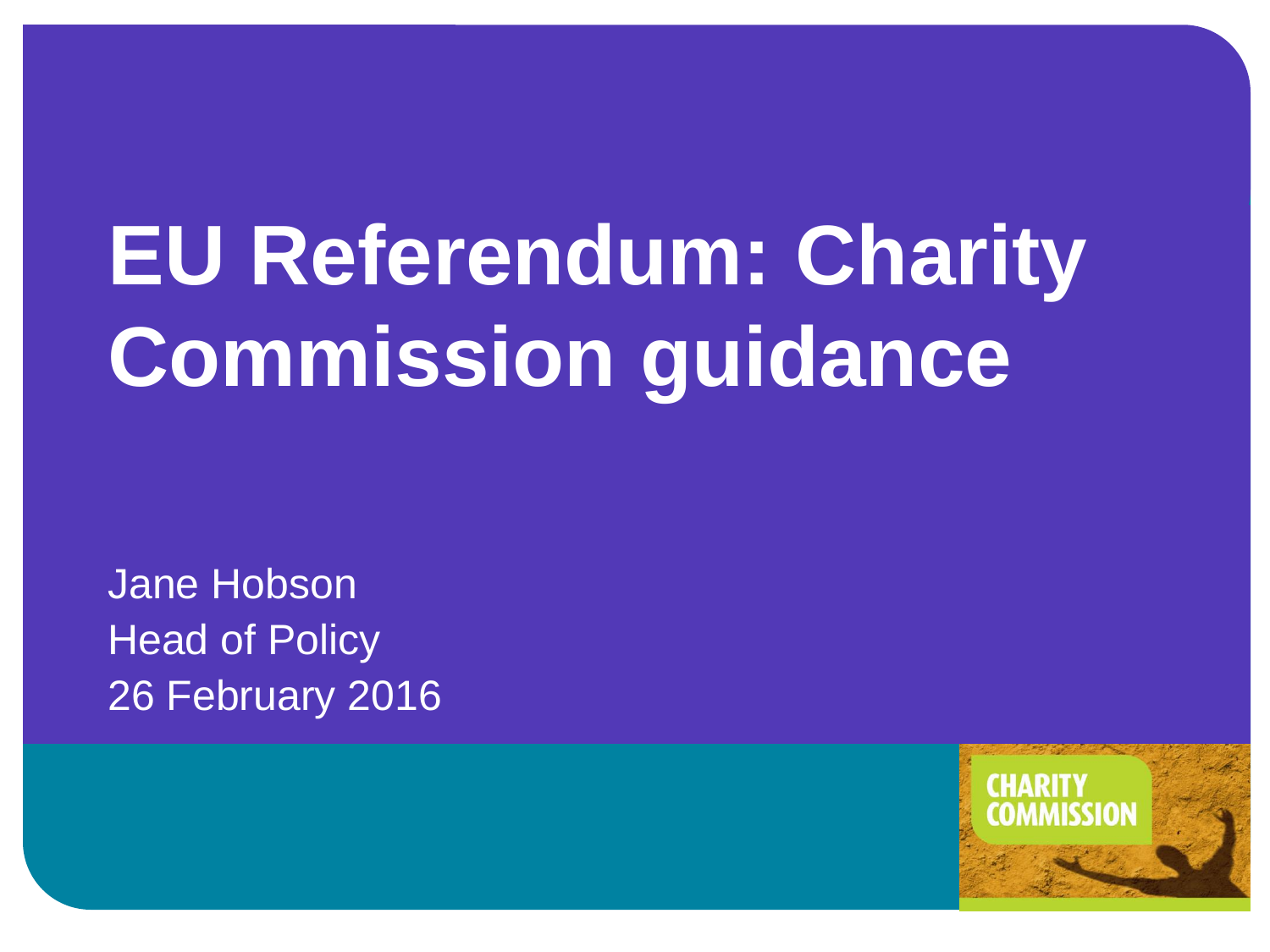# **Guidance – an overview**



- Charities must always stick to their mission – the charitable purposes for which they were established
- A political purpose cannot be a charitable purpose
- Campaigning and political activity are **a means to an end**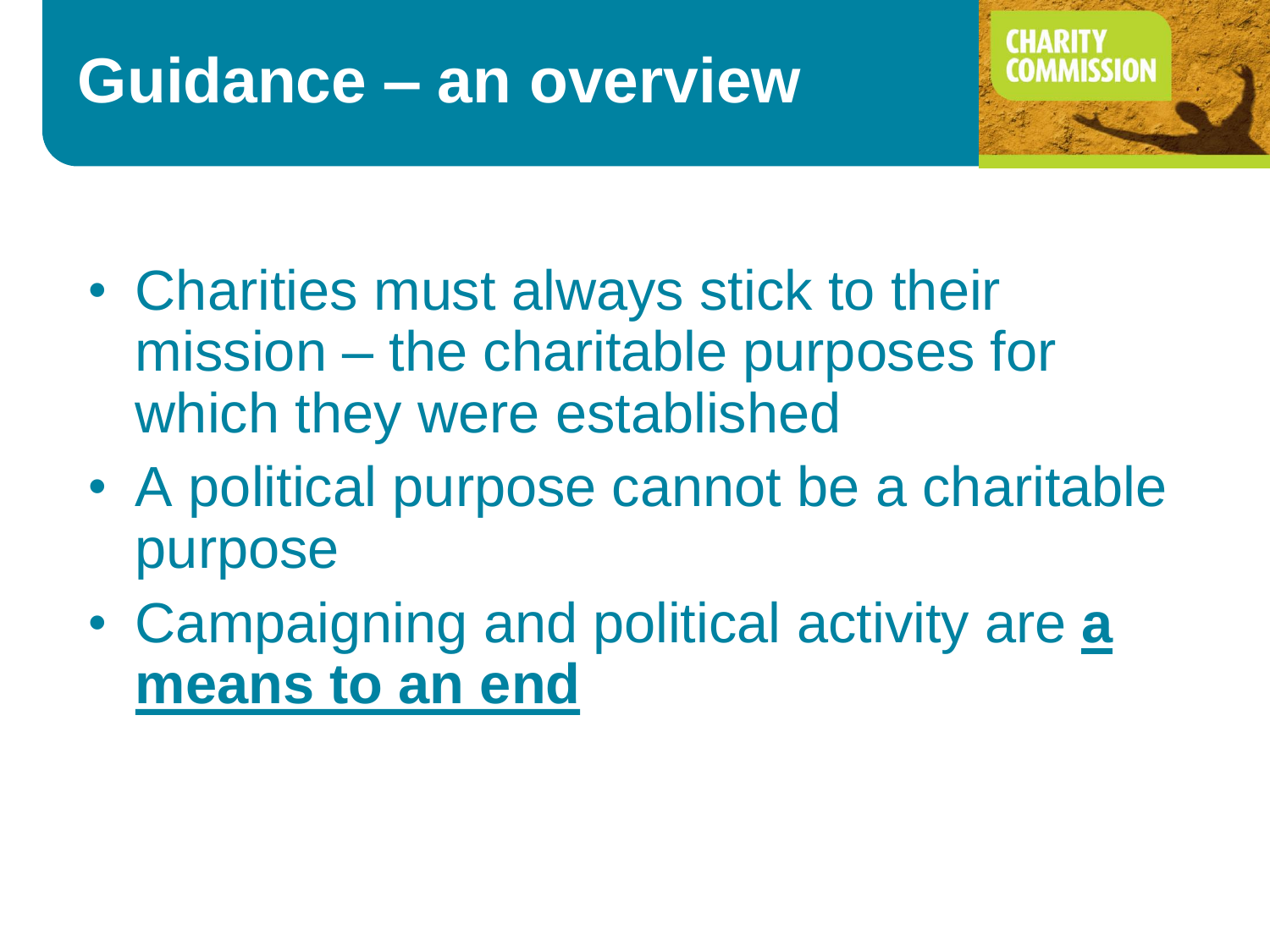# **Guidance – an overview**



- Charities **must never engage in party political activity**
- Must remain independent and politically neutral
- Must not give support or funding to a political party, candidate or politician
- Must not be used as a vehicle for expression of a trustee's own political views
- Charities must guard their independence and reputation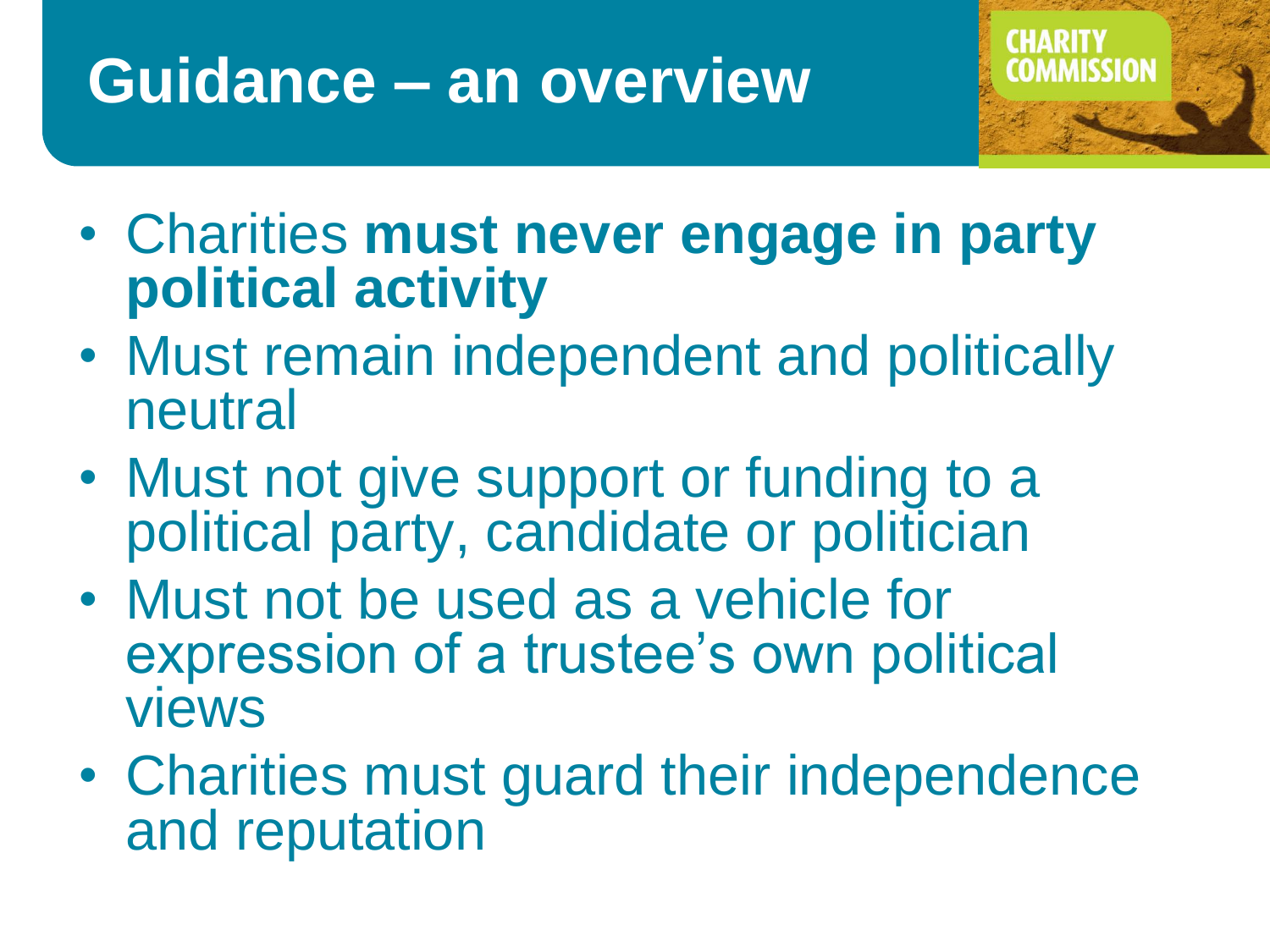## **Political activity**



- activity aimed at securing, or opposing, any change in the law / in the policy or decisions of central government / local authorities / other public bodies, whether in this country or abroad
- includes activity to preserve an existing piece of legislation, where a charity opposes it being repealed or amended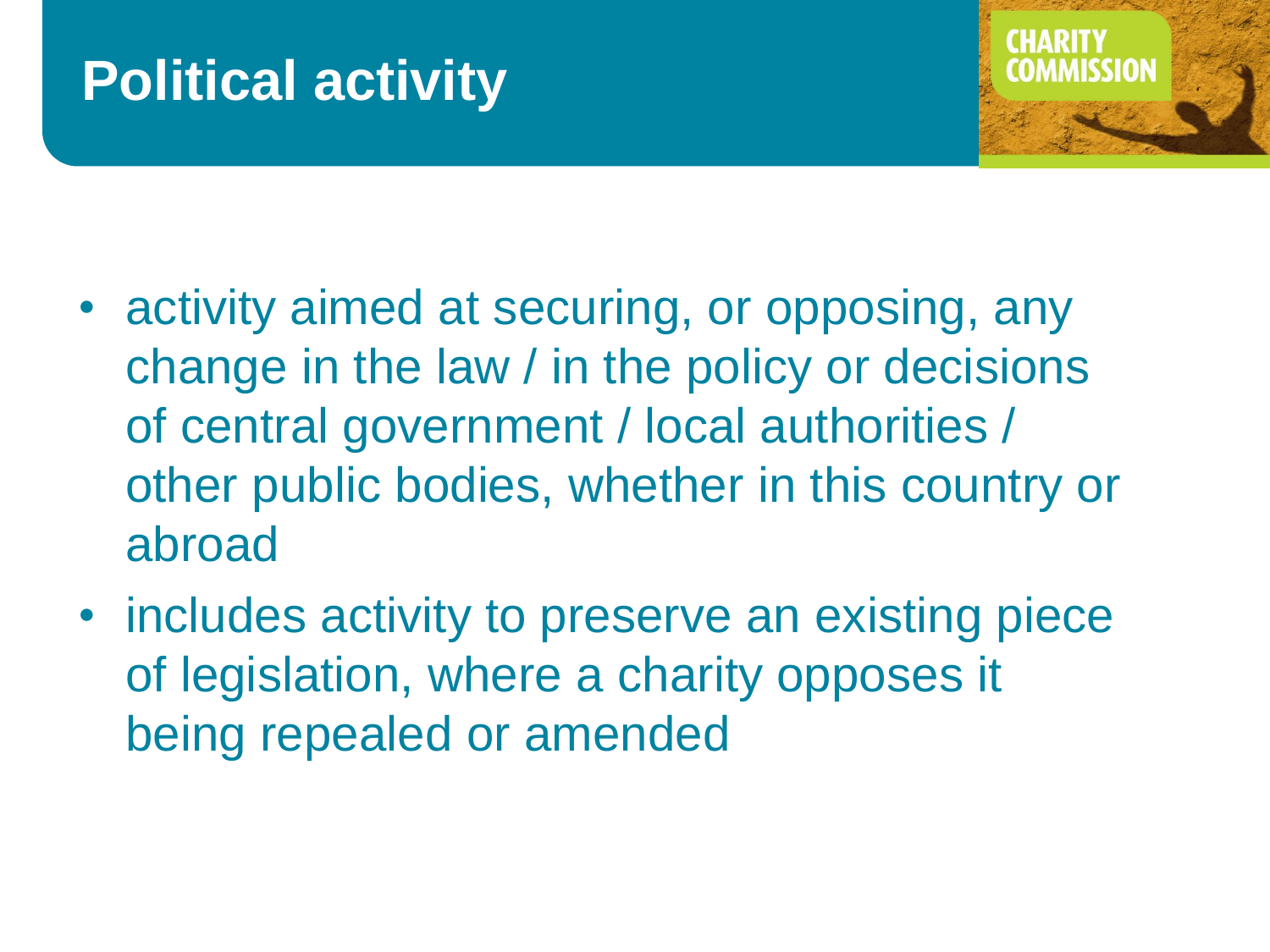## **Political activity**



- Campaigning can directly **further** your charity's purposes – political activity can only **support** them
- Political activity must not become the charity's reason for existing
- Campaigning and political activity must be related to the charity's purpose
- Charities must never engage in party political activity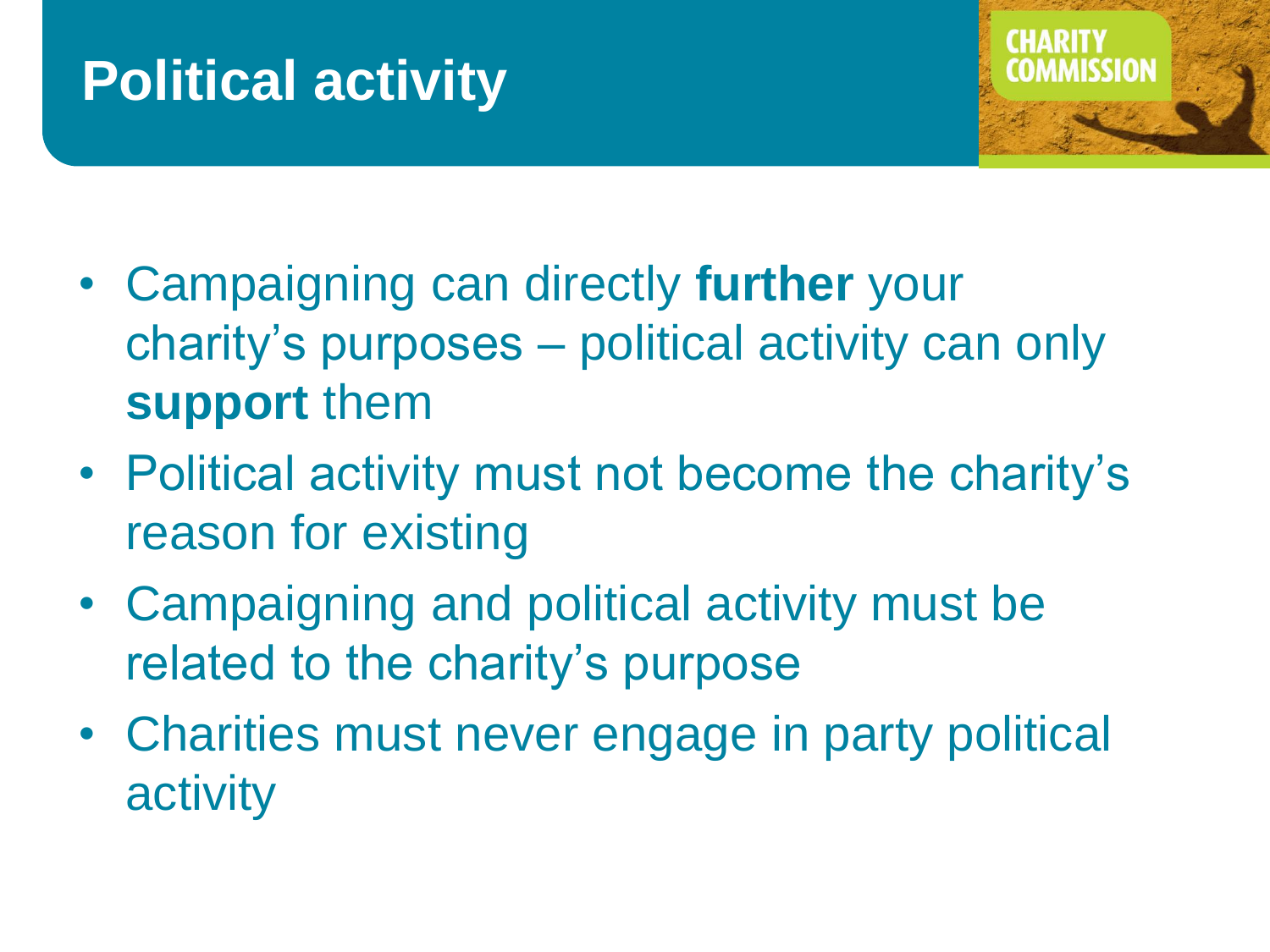### **Trustee Checklist**



- How would this support the purposes of my charity?
- How likely is it that the campaign will achieve its objectives? How long will it take?
- Is this the best way to achieve those objectives?
- What are the risks to my charity (reputational, financial or otherwise?)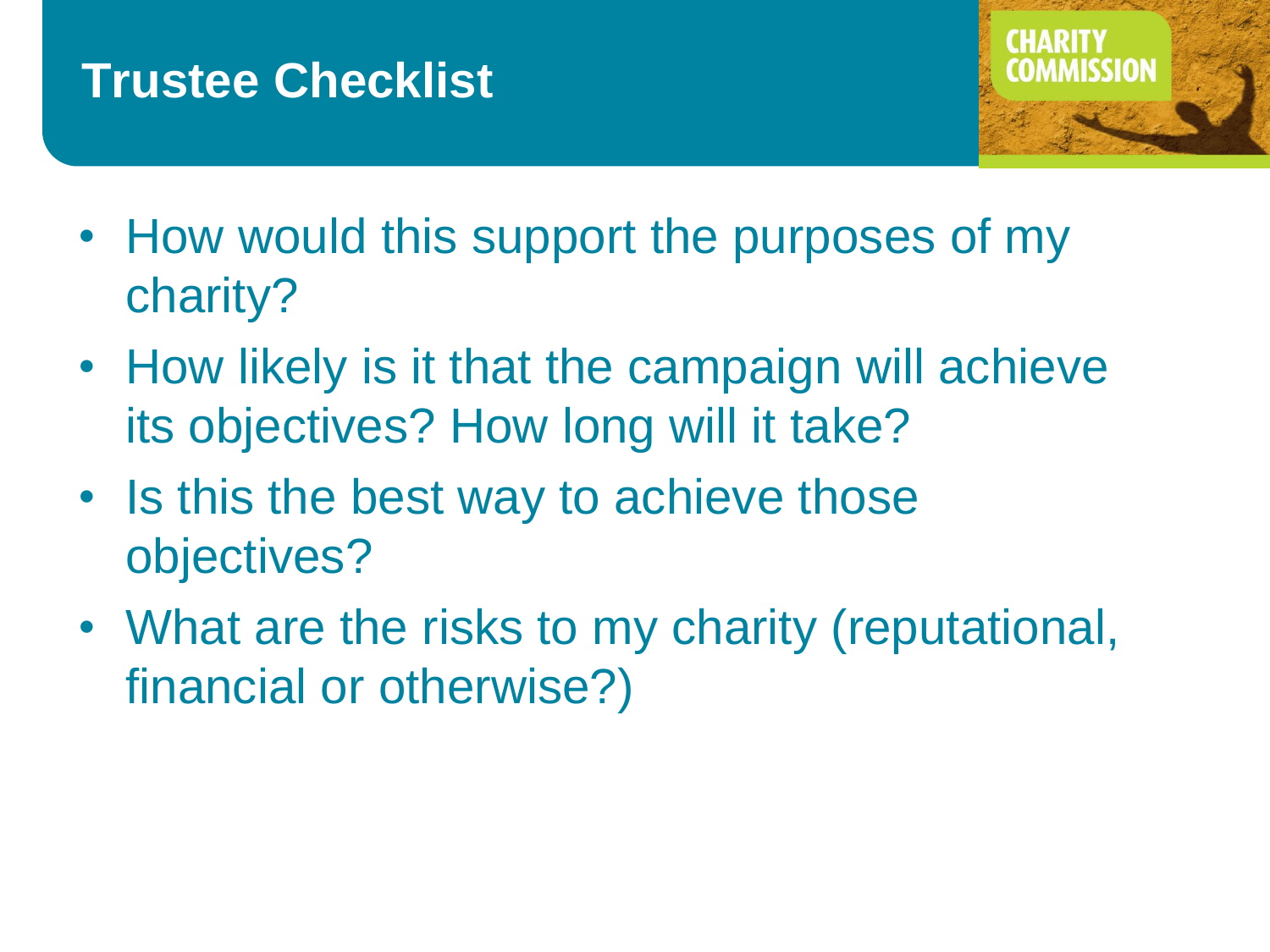### **Trustee Checklist**



- What evidence is there to support answers to the questions above?
- Is my charity non-party political, and seen to be so?
- Is all our campaign material factually accurate and supported by evidence?
- Risks/benefits of using emotive material?
- Effective use of charitable resources?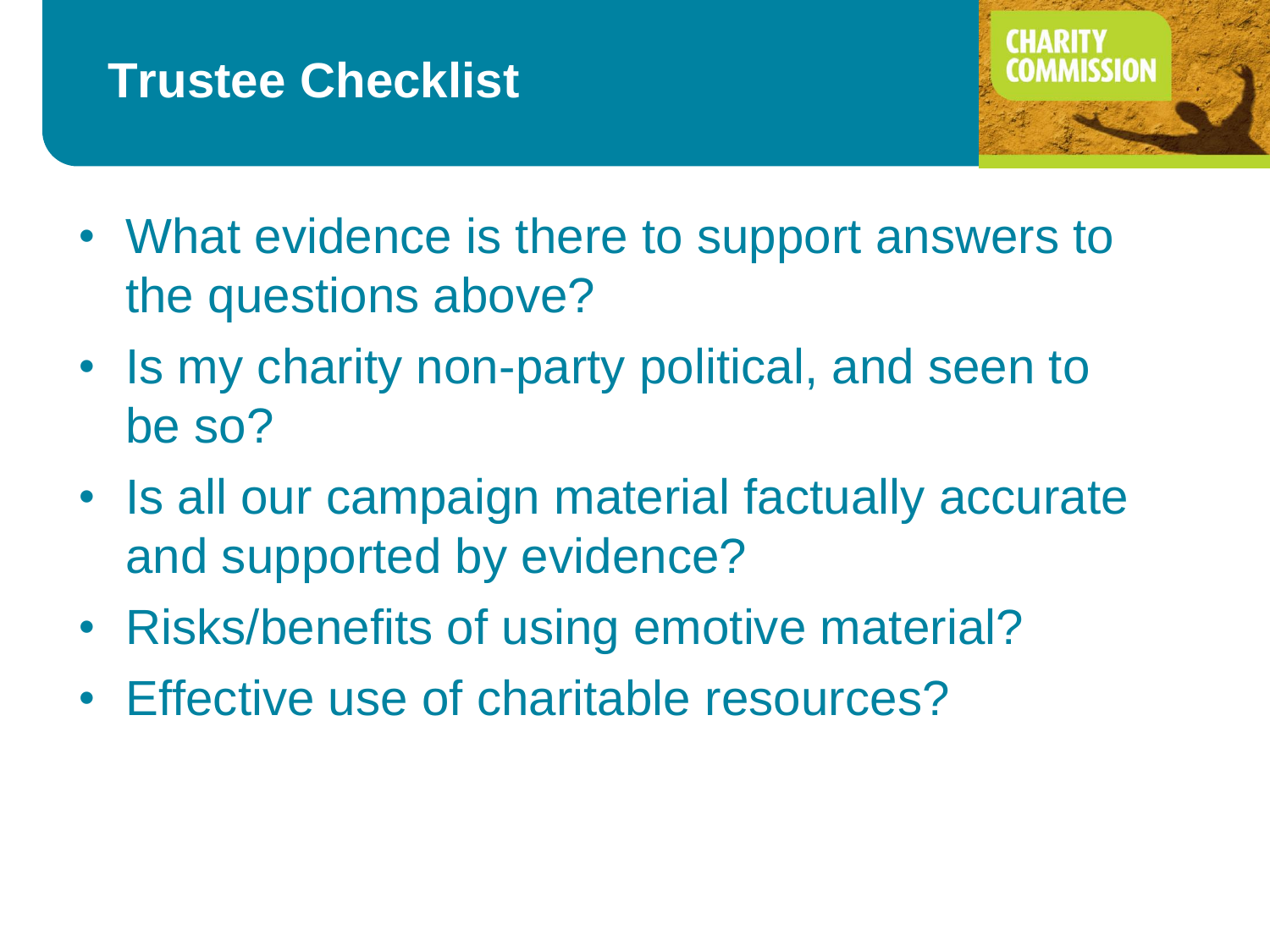### **Good decision making**

### Trustees must:

- act within their powers
- act in good faith and only in the interests of the charity
- make sure that they are sufficiently informed
- take account of all relevant factors
- ignore any irrelevant factors
- manage conflicts of interest
- make decisions that a reasonable trustee body could make

Trustees should record decisions properly, so there is no doubt what was decided and why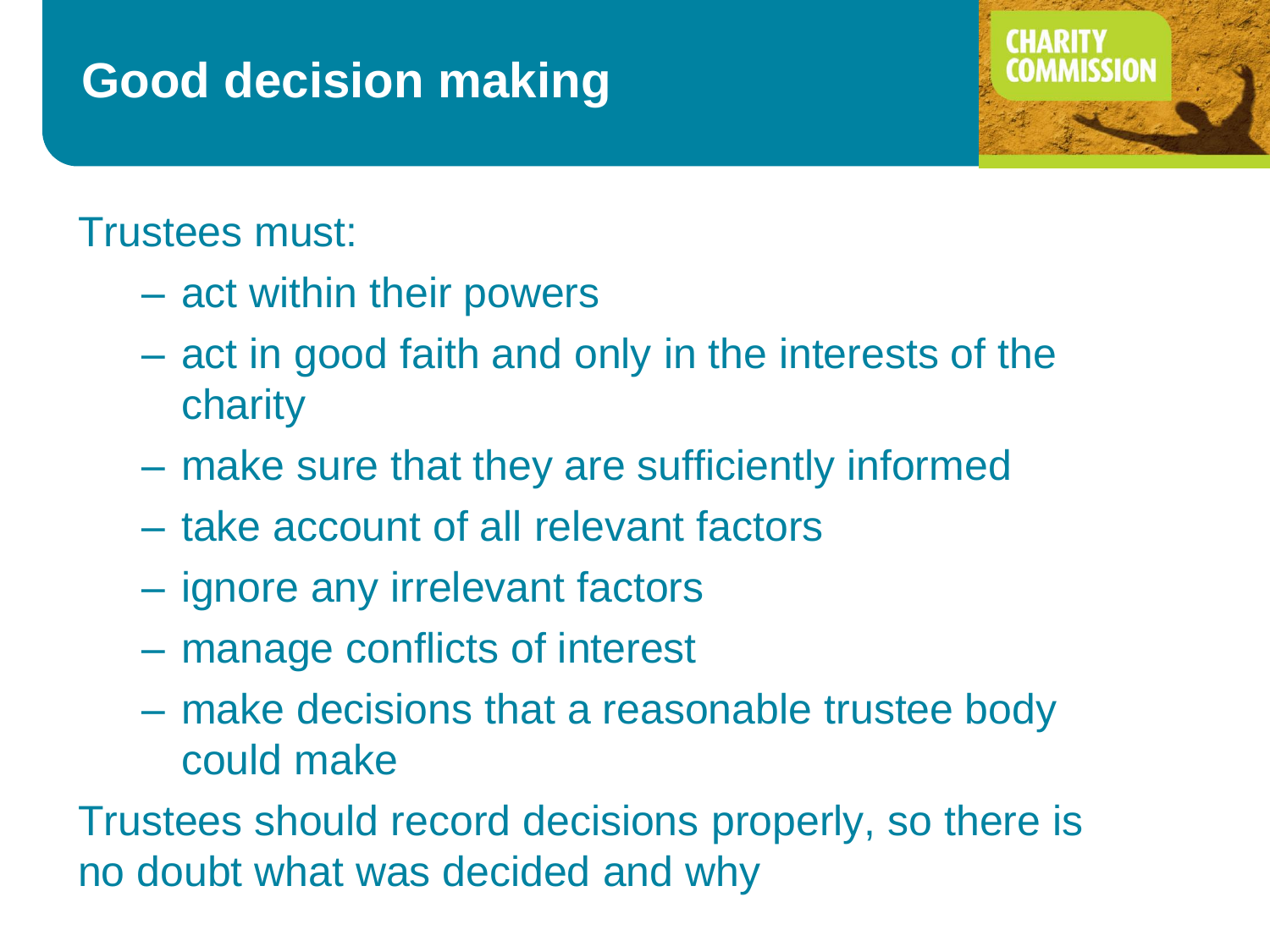### **Charities and referendums**



- The same principles covering political activity apply
- Depending on the nature of the referendum issue or question "there may be some circumstances in which it is appropriate for a charity to set out the pros and cons of a yes or no vote for their beneficiaries"
- *However,* this is distinct from a charity actively campaigning for a 'yes' or 'no' vote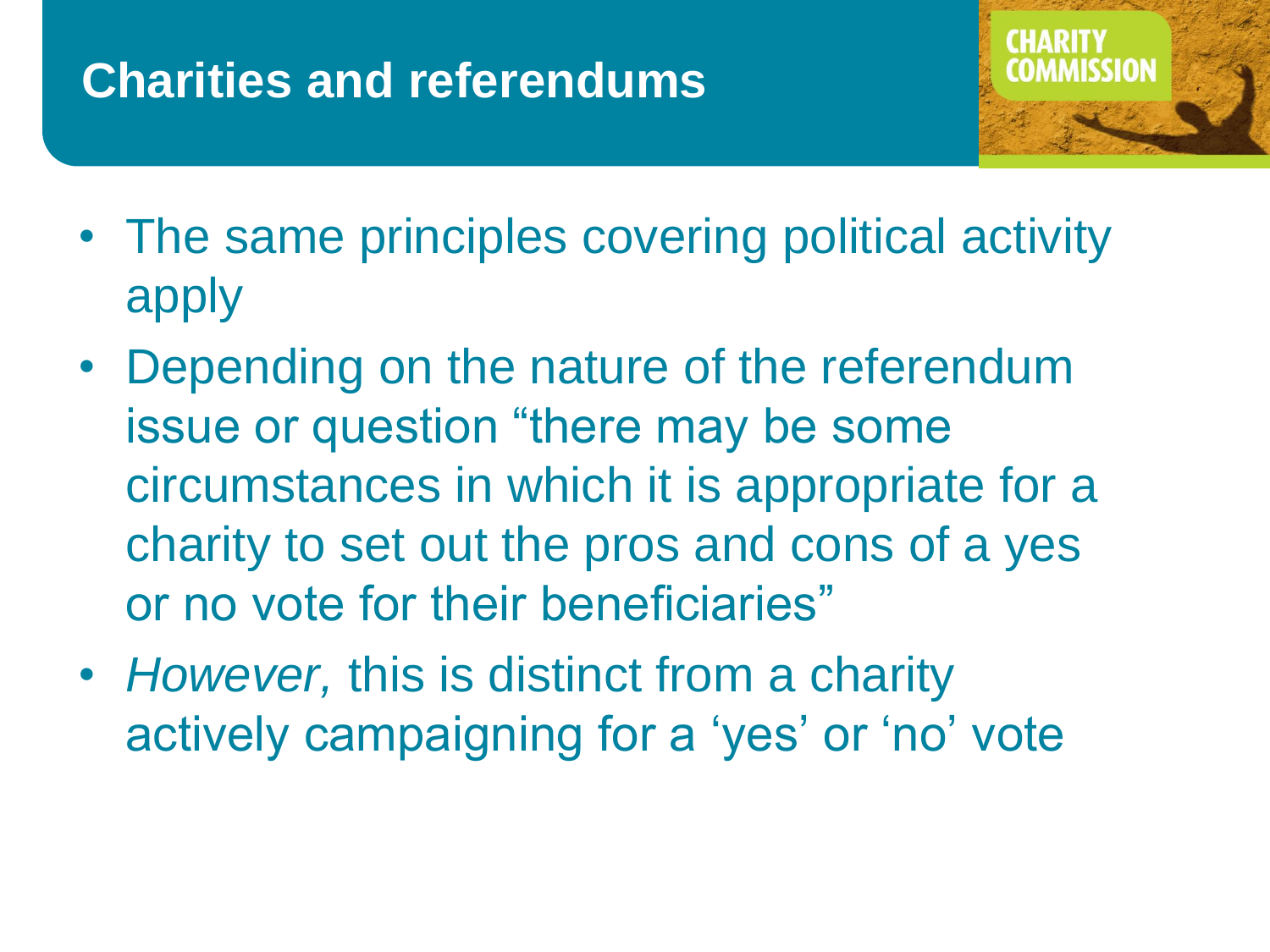### **Charities and referendums**



- **In exceptional cases** charities may consider that the outcome is likely to directly affect the delivery of their charitable objects
- Where the **impact is very indirect or uncertain**, it will be difficult to justify campaigning for a particular outcome
- Trustees must consider carefully their justification is there is a **significant party political dimension** to the referendum
- **or**
- Where the **aims of the charity are narrower** than the potential impact of the referendum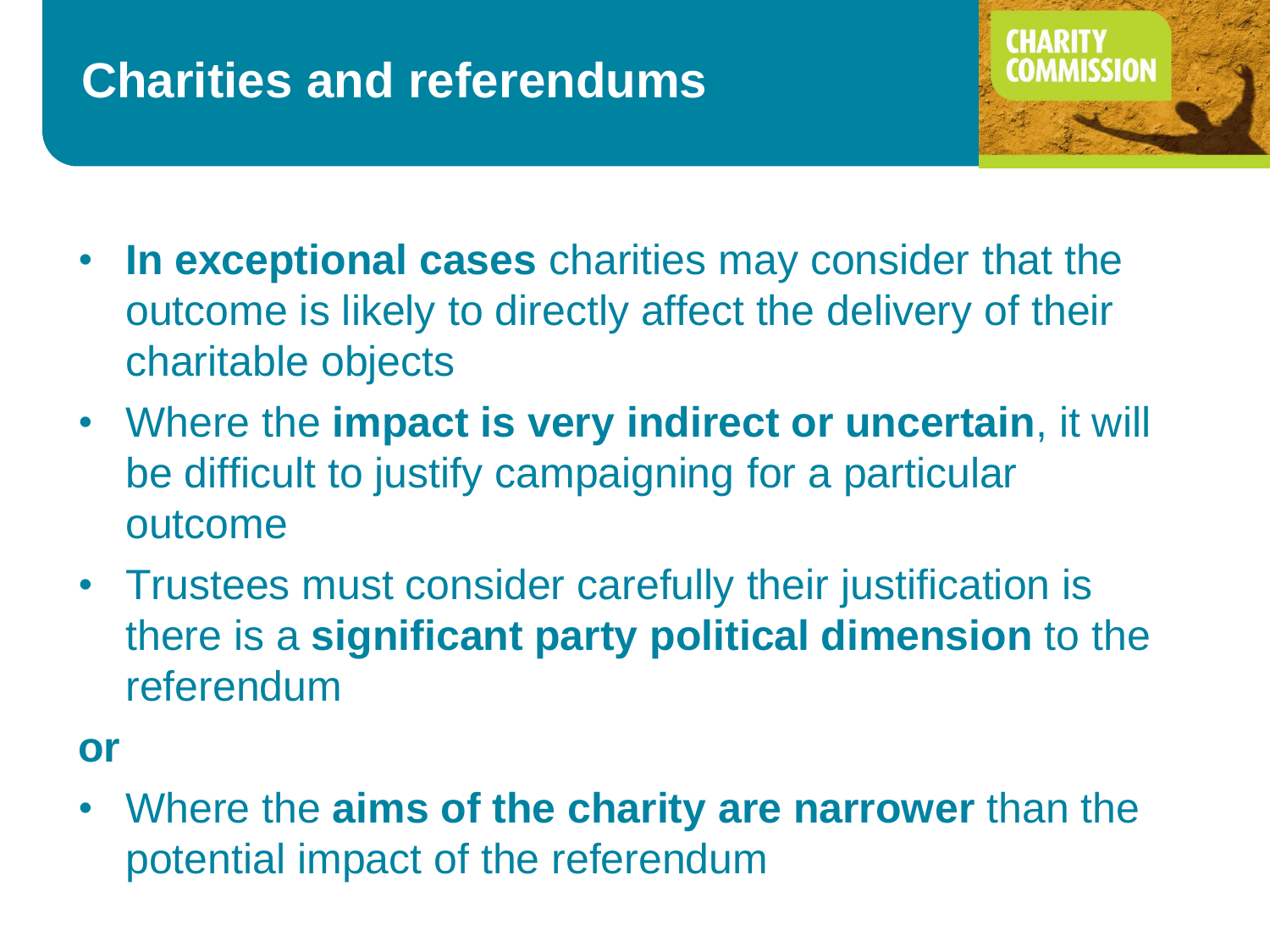### **Some issues from the 2015 election**



- Charity trustees tweeting endorsement of a candidate
- Complaint received about a charity displaying election posters endorsing a candidate
- "Dalston mosque faces questions over political slogan emblazoned on roof"
- Chairman of a charity published a press release on charity's headed paper attacking a candidate and local councillors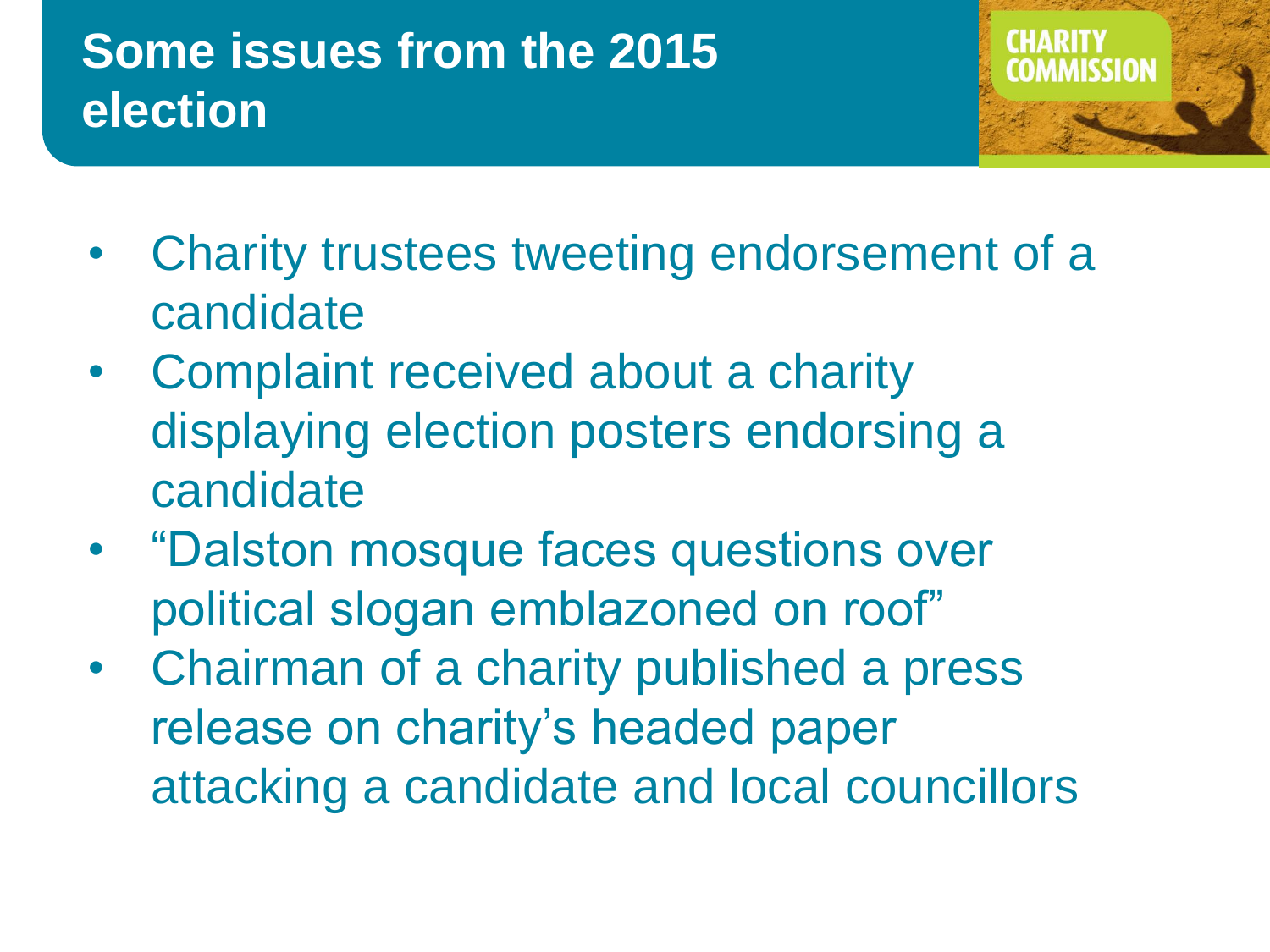### **When things go wrong …**



- One of the most common problems = campaigns not sufficiently related to charity's purposes
- Commission does receive complaints not everyone will like your campaign
- Have your trustees considered the guidance?
- Have they kept a record of decisions on campaigns the charity engages in?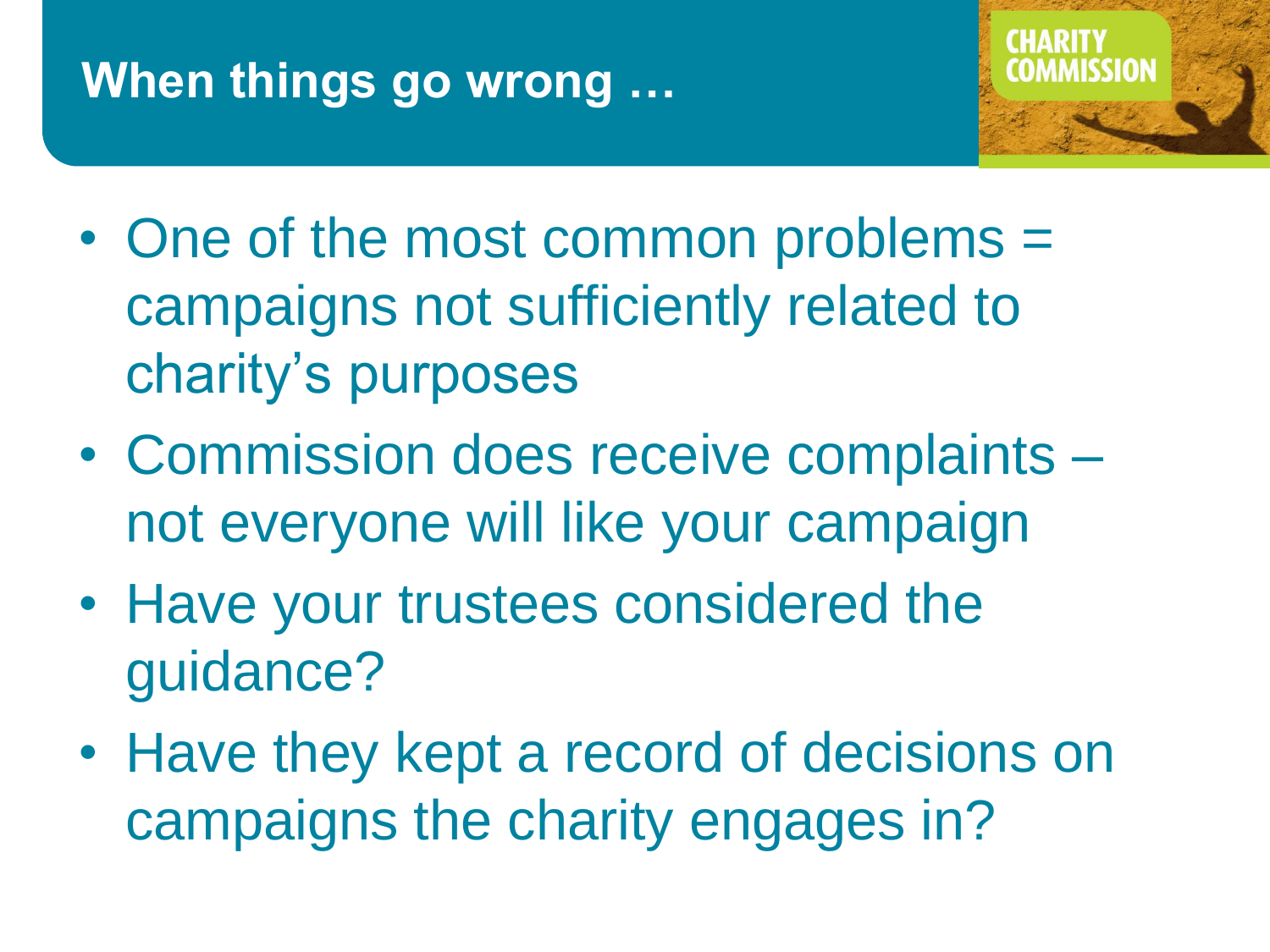### **Published guidance**



- Speaking out: guidance on campaigning and political activity by charities
- Charities, Elections and Referendums [https://www.gov.uk/government/publications/speaking-out-guidance-on](https://www.gov.uk/government/publications/speaking-out-guidance-on-campaigning-and-political-activity-by-charities-cc9)campaigning-and-political-activity-by-charities-cc9
- It's your decision: charity trustees and decision making [https://www.gov.uk/government/publications/its-your-decision-charity](https://www.gov.uk/government/publications/its-your-decision-charity-trustees-and-decision-making)trustees-and-decision-making
- Campaigning and political issues arising in the run-up to the 2015 General **Election**

https://www.gov.uk/government/publications/campaigning-and-political[issues-arising-in-the-run-up-to-the-2015-general-election-case-report](https://www.gov.uk/government/publications/campaigning-and-political-issues-arising-in-the-run-up-to-the-2015-general-election-case-report)